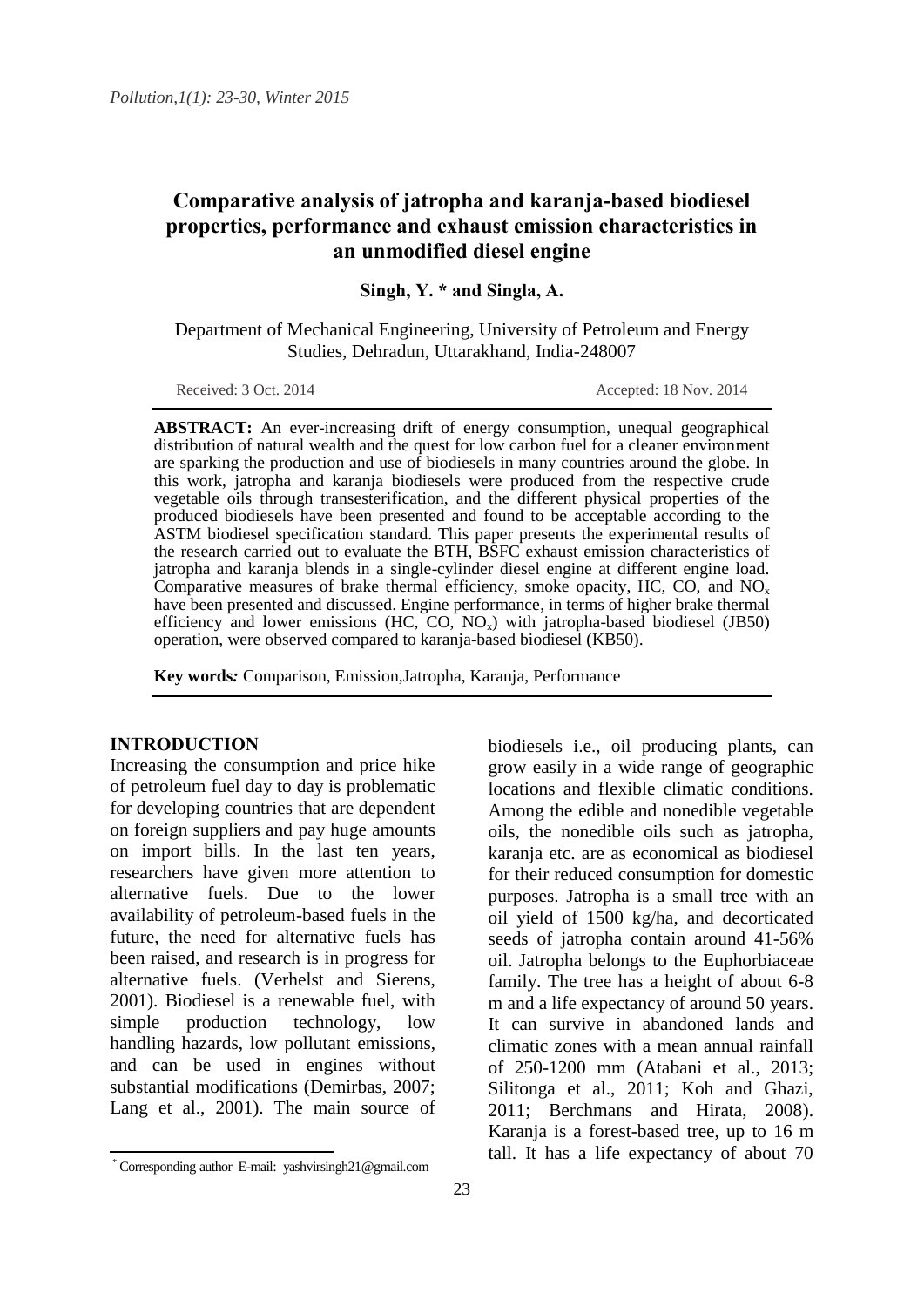years. In parts of India, this tree is also known as Pongamia, and it belongs to the family of Leguminaceae. It has been reported that the oil yield of karanja is 134,000 million tonnes (Raheman and Phadatare, 2009; Stalin and Prabhu, 2007; and Baiju et al., 2009). It has also been established by various researchers that, by using biodiesel the emissions produced from various pollutants like hydrocarbon, particulate matter, carbon monoxide and sulphur dioxide decreases. Countries including China, Austria, Sweden, and Germany have targeted bioenergy use towards 10-20% for their primary energy supply by the year 2020. The Vietnam has set a goal of using bioenergy up to 40.12%. (Zhangming et al., 2001; Trittin, 2004; Worgetter et al., 2006; Alakangas et al., 2005 and Kumar et al., 2003).

Different researchers have tried to produce biodiesel from vegetable oils either by enzymes, acid, or alkali (Nag, 2007). Knothe et al. (1997) have reported an approximate 97.7% conversion to product in a transesterification reaction within 18 minutes by using 1% KOH catalyst at 690°C. Freedman et al., 1984 have discussed the esterification process and reaction of soybean oil and sunflower oils at different temperatures and different molar ratios. Jatropha and karanja plants are abundantly available in India and Bangladesh. Seeds from these plants go to waste annually and can be utilized for biodiesel production, and hence may partly solve the fuel crisis problem (Raheman and Ghadge, 2008). Some problems have been found in the use of edible vegetable oils in CI engines. Problems associated with the use of edible vegetable oils include cornet formation on the injectors, choking and carbon deposits. To reduce these problems, blending, preheating, and ultrasonically assisted methanol transesterification have been used by various investigators (Demirbas, 2005; Carmen et al., 2007; Nwafor, 2003; Barsic and Humke, 1981;

Banapurmath et al., 2008; Qi et al., 2010; Kalam and Masjuki, 2004; Lapuerta, 2008; Devan et al., 2009).

# **MATERIALS & METHODS**

# **Materials**

Oils of karanja and jatropha were obtained by mechanical pressing of seeds, which were collected from the plantation at Govind Ballabh Pant University of agriculture and technology, Pantnagar, Uttarakhand, India. All of the chemicals needed for the transesterification process were purchased from SRL Laboratories, Dehradun, Uttarakhand, India.

## **Transesterification process**

The transesterification process was carried out in two steps: 1. acid esterification and 2. the base esterification process. The acid esterification process was used to reduce the FFA of the selected oils up to 1-2% as they have more acid than the 4 mg KOH/gm. The first step was carried out at a temperature range of  $50{\text -}60^{\circ}$ C with 200 ml methanol and  $0.5\%$  v/v  $H_2SO_4$ . A 4 ml sample of methanol was taken from the flask at 15 min intervals and the process carried out until the FFA level reduced. Sulphuric acid and excess alcohol with impurities was removed after pouring the product into a separating funnel. The lower layer was collected from the separating funnel for the base transesterification process.

During the transesterification process, 1% KOH (catalyst) dissolved in 25% v/v methanol was poured into the flask. The mixture was heated at a constant temperature of  $70^{\circ}$ C and stirred at 700 rpm for 3 h. The mixture was then poured into a separating funnel where two layers formed. The upper layer had methyl esters of vegetable oils and the bottom layer contained glycerol and impurities. The upper layer formed was washed by hot distilled water two to three times so that the catalyst and ethanol could be removed.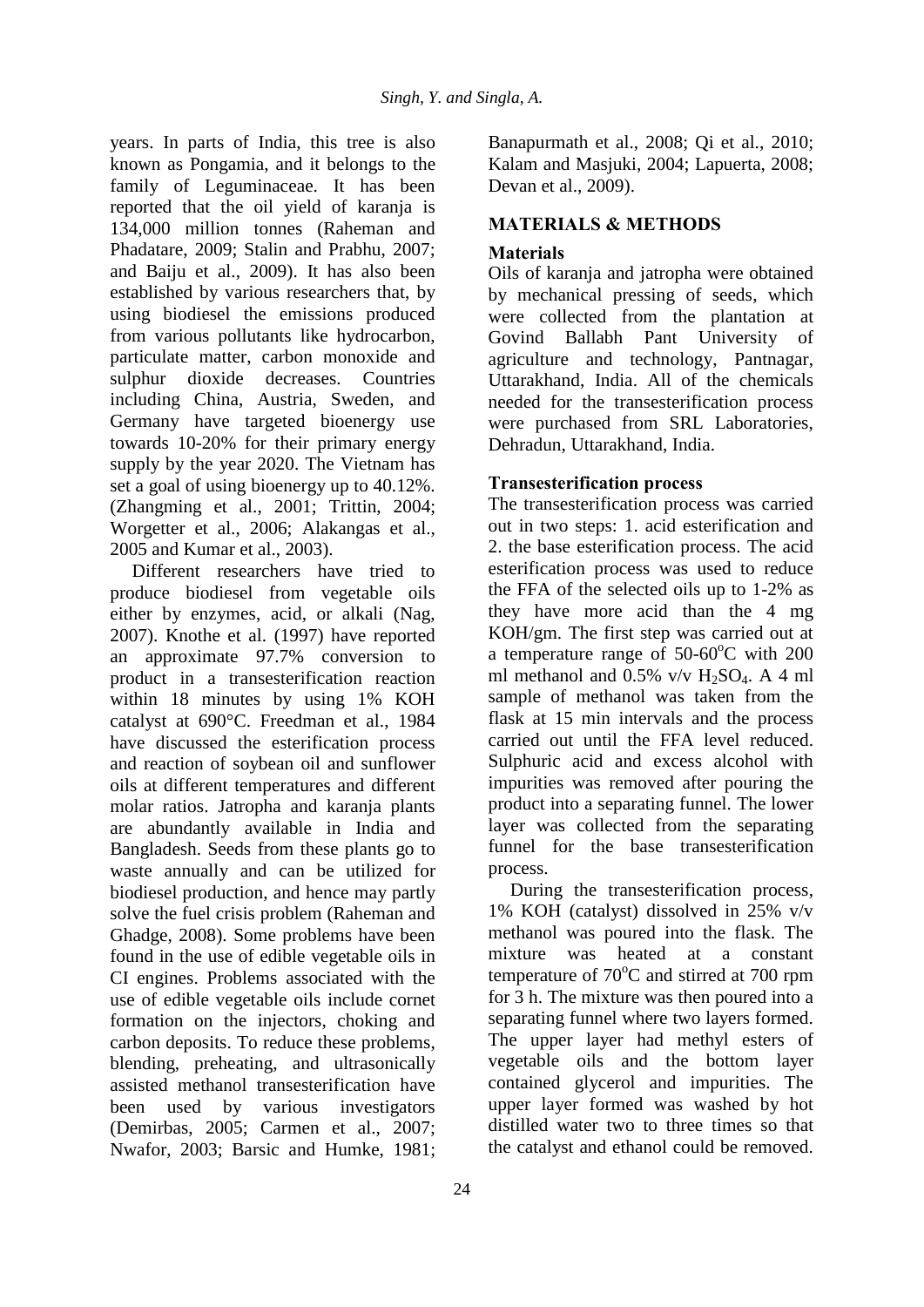Moisture from the biodiesel was removed by drying at  $90-100^{\circ}$ C under vacuum and passing the layer over anhydrous sodium sulphate. The dehydrated oil was taken for performance and emission measurement.

## **Test of fuels**

The engine research laboratory of the Department of Mechanical Engineering, University of Petroleum & Energy Studies, Dehradun, India was used to carry out the transesterification process, blending and property analysis test of fuels. Three samples were considered for research. These were a) 100% neat diesel fuel (D100), (b) 50% jatropha biodiesel with 50% diesel fuel (JB50), and (c) 50% karanja biodiesel with 50% diesel fuel (KB50). These blended percentages are volume-based proportions.

## **Equipment for fuel property test**

The physical properties of all the test fuels, such as density, viscosity, flash point, and calorific value were evaluated and are presented in Table 2. The calorific value was determined using a bomb calorimeter (Parr instruments), kinematic viscosity using Saybolt's viscometer at ASTM standard temperature of  $40^{\circ}$ C, flash and fire point using a Cleveland open cup tester.

### **Experimental set-up**

A four-stroke, single cylinder, watercooled, direct injection diesel engine was selected for the study. The specifications of the engine are shown in Table 1. For engine loading, an eddy current dynamometer is coupled with the engine. The exhaust gas temperature (EGT) is measured with the help of a thermocouple (Type K-Cromel/Alumel) with a range and resolution of  $0-1000^{\circ}$ C and  $0.01^{\circ}$ C, respectively. Figure 1 represented the schematic image of the engine test bench and the experimental apparatus used.

The tests have been conducted at a normal injection timing of  $24.5^\circ$  bTDC and injection pressure of 190 bar. To determine the properties, the engine was first fuelled with diesel fuel. Later it was fuelled with blended biodiesels, and each test was repeated at least three times to calculate the mean value.

**Table 1.** Specifications of the engine

| <b>Manufacturer</b>        | <b>Kirloskar Oil Engines</b>               |  |  |  |  |
|----------------------------|--------------------------------------------|--|--|--|--|
|                            | <b>Limited</b>                             |  |  |  |  |
| Model No.                  | <b>KIRLOSKAR AV1</b>                       |  |  |  |  |
| Engine Type                | 4-stroke direct injection diesel<br>engine |  |  |  |  |
| Number of<br>cylinders     | One                                        |  |  |  |  |
| Cylinder bore              | 80 mm                                      |  |  |  |  |
| Stroke                     | $110 \text{ mm}$                           |  |  |  |  |
| Displacement               | 0.553L                                     |  |  |  |  |
| Continuous rated<br>output | 1500 rpm                                   |  |  |  |  |
| Rated power                | 3.67 KW                                    |  |  |  |  |
| Cooling System             | Water cooled                               |  |  |  |  |
| Compression ratio          | 16.5                                       |  |  |  |  |
| Injection timing           | $24.5$ deg. bTDC                           |  |  |  |  |
| Injection pressure         | 190 bar                                    |  |  |  |  |
|                            |                                            |  |  |  |  |



**Fig. 1.** Schematic image of engine test bench with experimental apparatus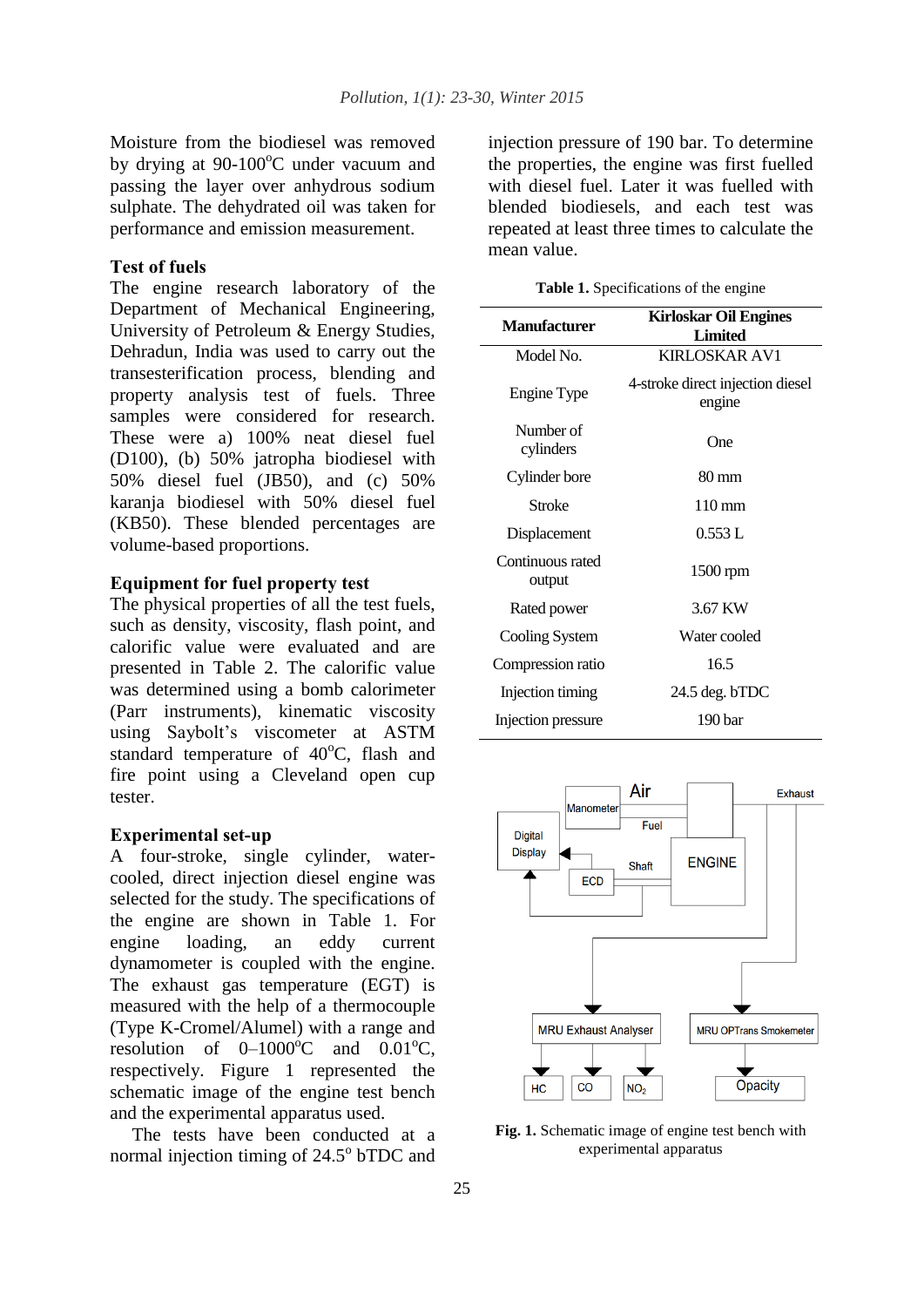## **Exhaust gas analyser**

To determine the exhaust emission, AVL exhaust gas analyser was used. The range and resolution of the equipment are: i)  $NO<sub>X</sub>$ , 0-5000 ppm and 1 ppm, respectively; ii) CO, 0–5 vol% and 0.01%, respectively; iii)  $CO<sub>2</sub>$ , 0–10 vol% and 0.1% respectively.

## **Uncertainty analysis**

Uncertainty was calculated through the analysis of the instrument's accuracy and precision, along with the repeatability of the measurement. All experiments were performed several times and data were collected at least three times. Average values were used for graph plotting.

## **RESULTS & DISCUSSION**

## **Comparison of properties of fuels used**

Table 2 shows the properties of fuels of transesterified non-edible oils and diesel. The kinematic viscosities of biodiesel of karanja and jatropha at  $40^{\circ}$ C are more than diesel fuel. The result shows that the cetane number and the calorific value of the two biodiesels are less than diesel fuel. In comparison of the two vegetable oils, jatropha shows better results in specific gravity, viscosity, and cetane number. The difference in properties for different vegetable oils is due to the variation in fatty acid composition and other associated compounds such as colouring matters, odorant compounds, etc.

| <b>D100</b>    | <b>JB</b> 50 | <b>KB</b> 50 | EN14104-2003             | <b>ASTM D 6751-02</b>    |
|----------------|--------------|--------------|--------------------------|--------------------------|
| 834.2          | 851.2        | 863          | 860-900                  |                          |
| 3.72           | 4.23         | 4.39         | $3.5 - 5.0$              | $1.9 - 6.0$              |
| $\overline{4}$ |              | 9            | $\overline{\phantom{0}}$ | $\overline{\phantom{a}}$ |
| -6             | $-3$         | $-4$         |                          | $\overline{\phantom{a}}$ |
| 78             | 152          | 147          | >120                     | >130                     |
| 48             | 51           | 53           | $\overline{\phantom{0}}$ | $\overline{\phantom{0}}$ |
| 44.5           | 41.63        | 39.63        | -                        | $\overline{\phantom{a}}$ |
|                |              |              |                          |                          |

**Table 2.** Properties of diesel and blends of jatropha and karanja

The measured properties of the neat diesel fuel and blends of jatropha and karanja are presented in Table 2. Each property was measured three times, and mean values were presented with the ASTM and EN standard values of biodiesel properties for comparison.

The density of JB50 and KB50 were found to be higher than D100. However, the density of JB50 was found to be lower than KB50. Kinematic viscosity levels of the jatropha and karanja biodiesel satisfied ASTM D6751-02 and EN 14104-2003 standards and were found to be close to neat diesel fuel.

The calorific values of the JB50 and KB50 presented in Table 2 were slightly lower than the neat diesel fuel. The flash point values of the selected biodiesels were within ASTM and EN standards. The flash point values were higher than the diesel

fuel, which provides an advantage in terms of transport and handling.

The pour points of JB50 and KB50 were found to be  $-3$ <sup>o</sup>C and  $-4$ <sup>o</sup>C, which favours their use in cloudy climates. The cloud points of the tested fuels were within the ASTM limit for biodiesel standards. The cloud points were  $7^{\circ}$ C and  $9^{\circ}$ C for JB50, KB50 respectively. Its concern in tropical and hot countries in Asia is limited.

#### **Brake thermal efficiency**

Brake thermal efficiency (BTE) refers to the combustion quality of the engine. Figure 2 represents the variation for the tested fuels with engine load. It was found that the trend of variation for BTE of the JB50 and KB50 blends represent the same trend as expected for D100. The BTE was found to be lower for the tested blends of JB50 and KB50 compared to D100. BTE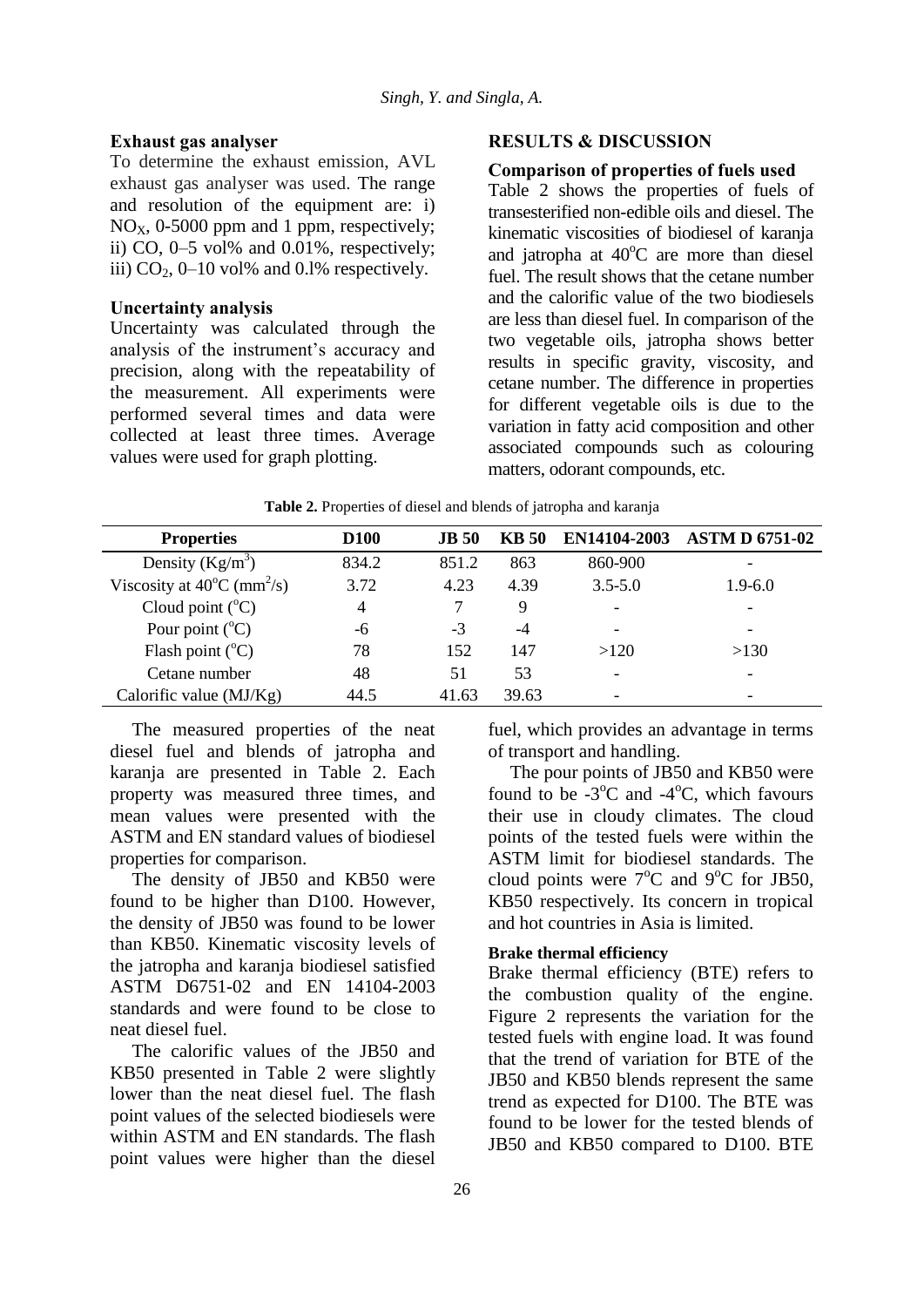for KB50 is lower compared to JB50. This reduction in efficiency is due to the poor atomization and combustion quality as a result of the low volatility, higher viscosity, and higher density of the karanja-based biodiesel blend. Among the biodiesels tested, the maximum BTE was recorded with JB50 and is 28.4% at 80% engine load compared to 30.3% for D100.



**Fig. 2.** Effect of engine load on BTE

### **Brake specific fuel consumption**

Figure 3 shows the variation of BSFC values of the tested fuels with engine load. Test blends of JB50 and KB50 exhibited slightly higher BSFCs compared to D100. This reduction was due to their low density and calorific value. Out of the tested fuels, KB50 shows the lowest BSFC due to its lower calorific value and density.



**Fig. 3.** Effect of engine load on brake specific fuel consumption

### **Hydrocarbon emission**

Variation of HC emission for all the tested fuels against load is presented in Figure 4. All fuels exhibit higher emissions at higher engine load. This is due to the fact that less oxygen is available for reaction during the injection of fuel at a higher engine load. Of the biodiesels tested, HC emission values were 62 and 54 ppm for JB50 and KB50, respectively, compared to 42.3 ppm with D100 at 80% load.



**Fig. 4.** Effect of engine load on hydrocarbon emission

### **Carbon monoxide emission**

CO emission indicates incomplete combustion of fuel inside the engine cylinder, which occurs when the flame front approaches the fissure volume and a relatively cool cylinder liner. Hence, the flame temperature is cooled down and results in incomplete combustion. Figure 5 represents the variation of effect of engine load on the carbon monoxide emission of the tested blends. Similar trends were also observed during the emission of carbon monoxide in the exhaust. Carbon monoxide values were 0.418% and 0.153% for JB50 and KB50 respectively, compared to 0.1138% with base diesel at 80% load.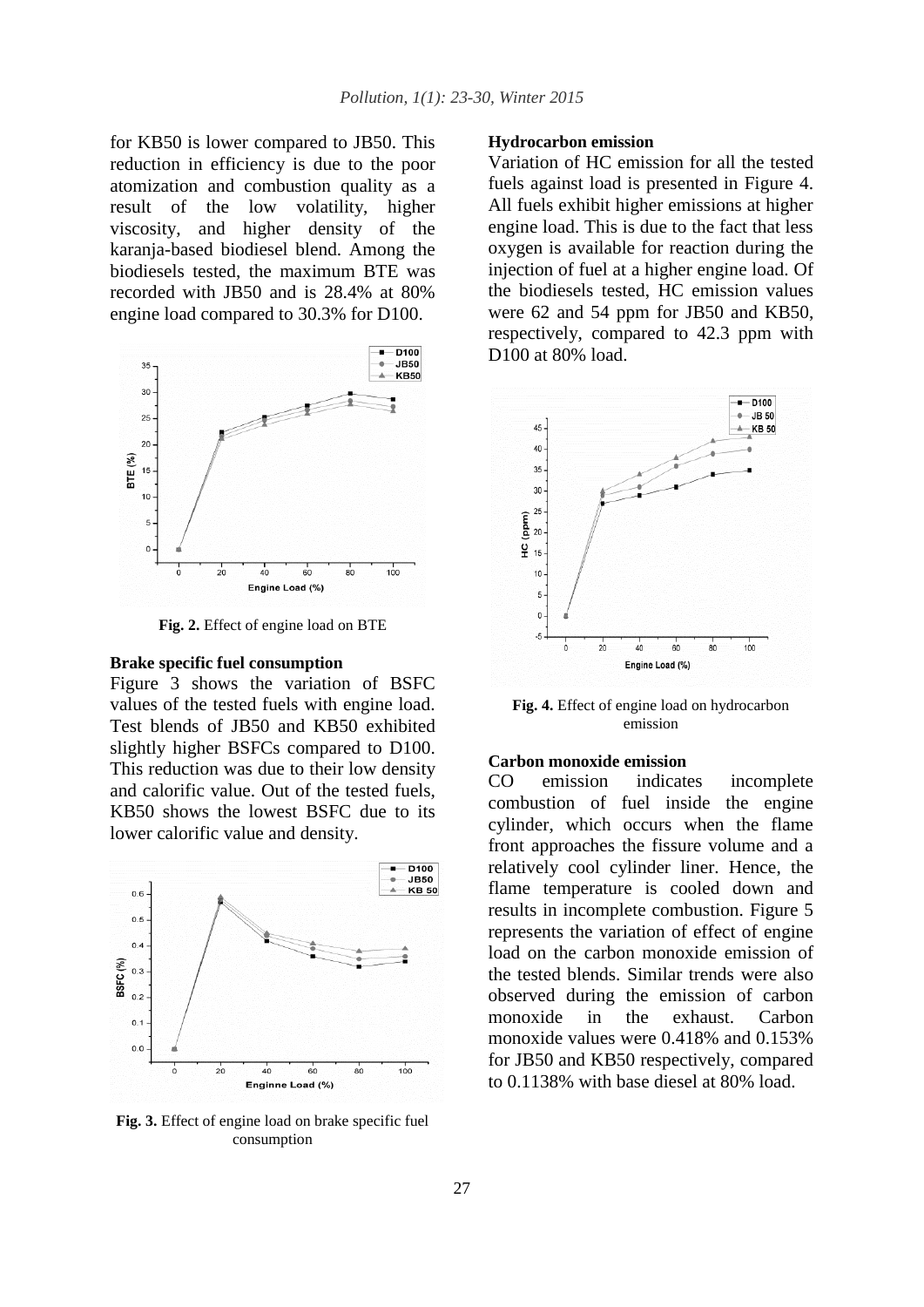

**Fig. 5.** Effect of engine load on carbon monoxide emission

### **NO emission**

NO emission is high due to a high combustion temperature and equivalent ratio. The effect of engine load on NO emission is shown in Figure 6. Lower NO emissions were observed for JB50 and KB50 compared D100. During the premixed combustion phase, heat release rates of biodiesels were lower, which would lead to a lower peak temperature. NO emission values were 935 and 952 ppm for JB50 and KB50, respectively, compared to 972 ppm with D100 at 80% load.



**Fig. 6.** Effect of engine load on nitrous oxide emission

Uncertainty analysis of NO emission is presented in Table 3. In a similar way, an uncertainty analysis of other performance and emission data was performed.

**Table 3.** Uncertainty level of NO emission for JB50

| Three tests |        | <b>Max-min value</b> |     | <b>Analyzer accuracy</b> |          | Average  | <b>%Uncertainty</b> |        |         |
|-------------|--------|----------------------|-----|--------------------------|----------|----------|---------------------|--------|---------|
| Test 1      | Test 2 | Test 3               | Max | Min                      | $+1$ ppm | $-1$ ppm | ppm                 | $^{+}$ |         |
| ppm         | ppm    | ppm                  | ppm | ppm                      |          |          |                     |        |         |
| 199         | 199    | 200                  | 200 | 199                      | 201      | 198      | 199                 | 0.51   | $-0.51$ |
| 422         | 425    | 427                  | 427 | 422                      | 428      | 421      | 424                 | 0.71   | $-0.71$ |
| 834         | 831    | 834                  | 834 | 831                      | 835      | 830      | 832                 | 0.24   | $-0.24$ |
| 918         | 918    | 921                  | 921 | 918                      | 922      | 917      | 919                 | 0.21   | $-0.21$ |
| 956         | 958    | 956                  | 958 | 956                      | 959      | 955      | 957                 | 0.21   | $-0.21$ |
| 983         | 983    | 985                  | 985 | 983                      | 986      | 982      | 984                 | 0.21   | $-0.21$ |

## **Smoke opacity**

Figure 7 represents the effect of engine load on smoke opacity for D100, JB50 and KB50. The smoke opacity for KB50 is 78.0 HSU, which is higher in comparison with other fuels. This is due to a heavier molecular structure and higher viscosity, which leads to higher smoke emission. As for JB50, it is 74 HSE. Smoke opacity is observed to be higher for biodiesel tested compared to D100. At 80% load, smoke opacity values were 68, 71 for JB50 and KB50 respectively, compared to 55 HSU with D100.



**Fig. 7.** Effect of engine load on smoke opacity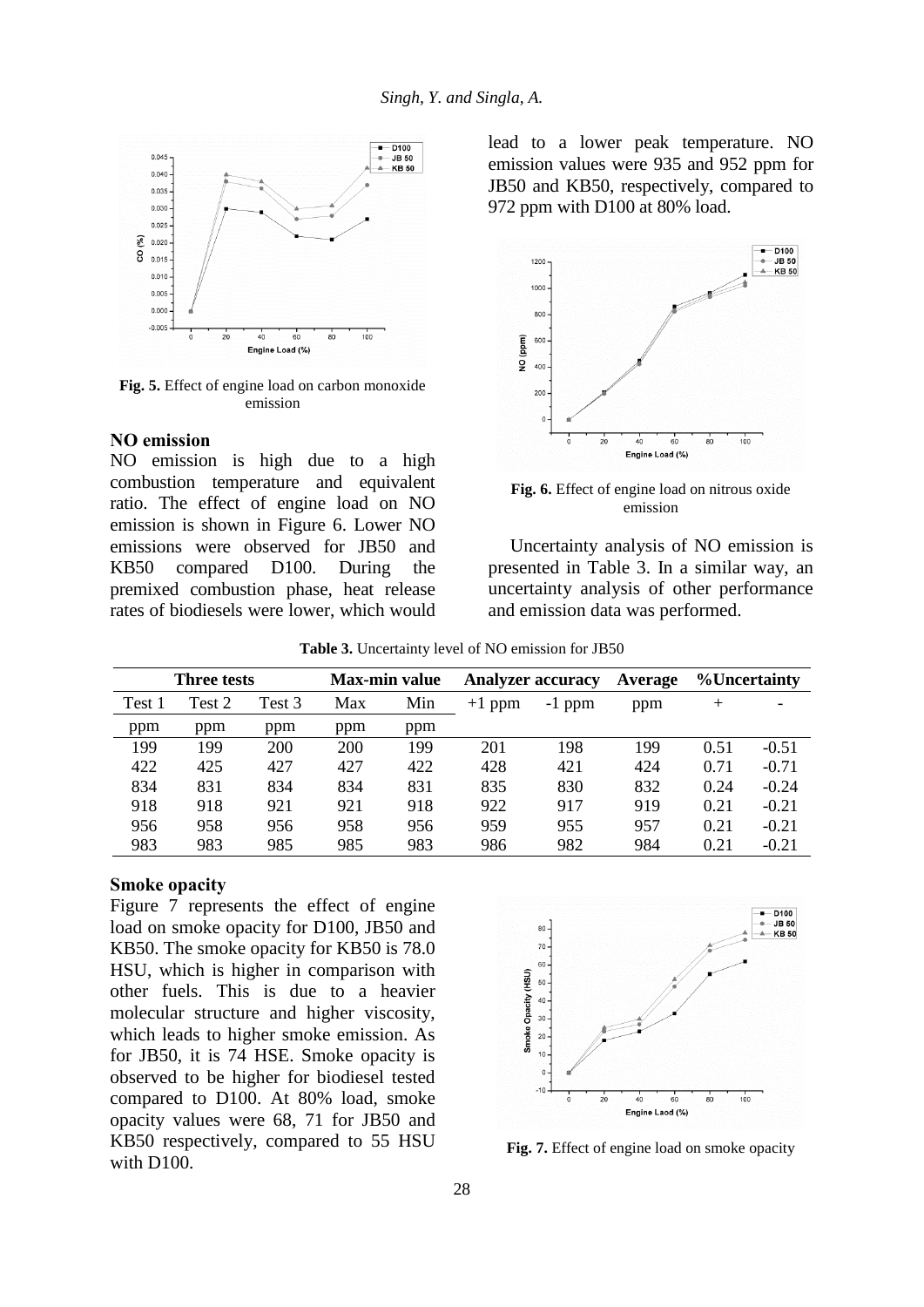## **CONCLUSION**

The study conducted here provides a systematic comparison between JB50 and KB50 and D100 operations. The JB50 and KB50 were tested to establish the effect of engine load variation on the performance and emission of the engine using D100 as the primary fuel. The study also draws a comparison between JB50 and KB50. The vital findings were summarized as follows:

- The brake thermal efficiency of JB50 and KB50 was found to be lower than D100 due to poor atomization as a result of higher and lower density.
- The HC and CO emissions with KB50 and KB50 were found to be slightly more than the D100 operation.
- Test blends of JB50 and KB50 result in slightly higher smoke emissions than D100, and this is attributed to incomplete combustion due to their higher viscosity and lower volatility.
- NO emissions of JB50 and KB50 were found to be slightly lower than for D100. Both blends tested result in a slightly reduced thermal efficiency and increased smoke, HC and CO levels. The existing engine could be operated on the blends without any engine modification.

#### **REFERENCES**

Alakangas, E., Lensu, T., Haglund, N. and Nitschke, M. (2005). Review of present and future prospects of standards and Regulations in the Bioenergy field. Artcle 04. Retrived May 23, 2013 from http://p29596.typo3server.info/fileadmin/Files /Documents/06\_Publications/Rep5841.pdf

Atabani, A.E., Silitonga, A.S., Ong, H.C., Mahlia, T.M.I., Masjuki, H.H., Anjum, I., Badruddin, I.A. and Fayaz, H. (2013). Non-edible vegetable oils: a critical evaluation of oil extraction fatty acid compositions biodiesel production characteristics engine performance and emissions production. Renew. Sust. Energ. Rev.,18, 211-245.

Baiju, B., Naik, M.K. and Das, L.M. (2009). A comparative evaluation of compression ignition engine characteristics using methyl and ethyl esters of karanja oil. Renew. Energ., 34(6),1616-1621.

Banapurmath, N.R., Tewari, P.G. and Hosmath, R.S. (2008). Performance and emission characteristics of a DI compression ignition engine operated on honge, sesame and jatropha oil methyl esters. Renew. Energ., 33, 1982-1988.

Barsic, N.J. and Humke, A.C. (1981). Performance and emission characteristics of a naturally aspirated diesel engine with vegetable oil fuels. Warrendale, PA: Soc. Auto. Eng. Int., 95-109.

Berchmans, H.J. and Hirata, S. (2008). Biodiesel production from crude jatropha curcas L. seed oil with a high content of free fatty acids. Bioresource Technol., 99 (6), 1716-1721.

Carmen, S., Vinatoru, M. and Maeda, Y. (2007). Aspects of ultrasonically assisted transesterification of various vegetable oils with methanol. Ultrason. Sonochem., 14(3),380–386.

Demirbas, A. (2005). Biodiesel production from vegetable oils via catalytic and non-catalytic supercritical methanol transesterification methods. Prog. Energ. Combust. Sc., 31(5-6), 466–487.

Demirbas, A. (2007). Progress and recent trends in biofuels. Prog. Energ. Combust., 33, 1-18.

Devan, P.K., Masjuki, H.H., Jayed, M.H. and Liaquat, A.M. (2009). Emission and performance characteristics of an indirect ignition diesel engine fuelled with waste cooking oil. Energy, 36, 397-402.

Freedman, B., Pryde, E.H. and Mounts, T.L. (1984).Variables affecting the yields of fatty esters from transesterified vegetable oils. J. Am. Chem. Soc., 61(10),1638-1643.

Kalam, M.A. and Masjuki, H.H. (2004). Emissions and deposit characteristics of a small diesel engine when operated on preheated crude palm oil. Biomass Bioenerg., 27, 289-297.

Knothe, G., Dunn, R.O. and Bagby, M.O. (1997). Biodiesel: The use of vegetable oils and their derivatives as alternative diesel fuels. In: Acs. Sym. Ser., DC: Am. Chem. S.,172-208.

Koh, M.Y. and Ghazi, T.I.M. (2011). A review of biodiesel production from Jatropha curcas L. oil. Renew. Sust. Energ. Rev., 15(5), 2240-2251.

Kumar, A., Bhattacharya, S.C. and Pham, H.L. (2003).Greenhouse gas mitigation potential of biomass energy technologies in Vietnam using the long range energy alternative planning system model. Energy, 28(7), 627–654.

Lang, X., Dalai, A.K., Bakhshi, N.N., Reaney, M.J. and Hertz, P.B. (2001). Preparation and characterization of bio-diesels from various biooils. Bioresource Technol., 80, 53–62.

Lapuerta, M., Armas, O. and Rodriguez Fernandez, J. (2008). Effect of biodiesel fuels on diesel engine